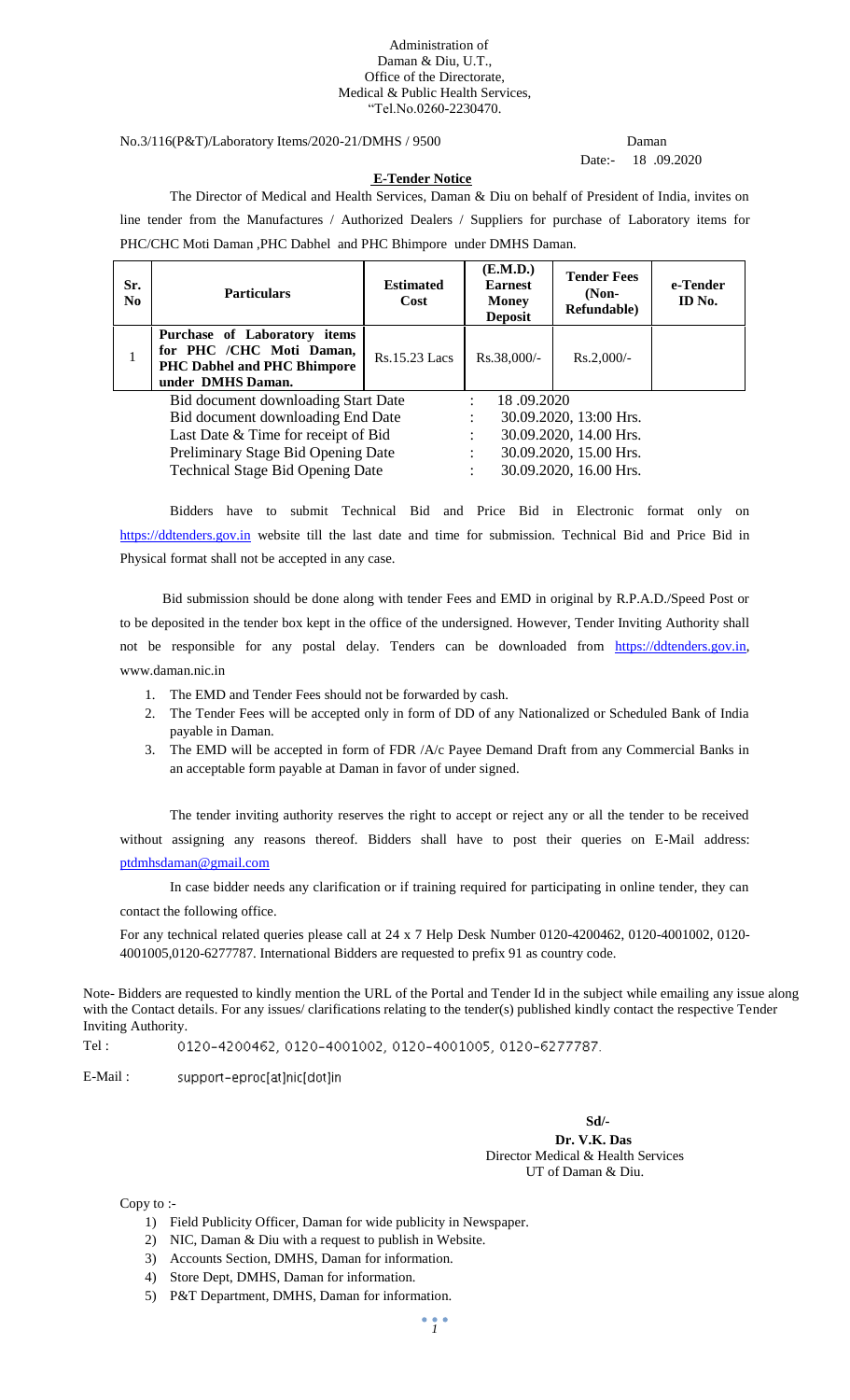#### U.T. ADMINISTRATION OF DAMAN & DIU, OFFICE OF THE DIRECTOR, MEDICAL AND HEALTH SERVICES, DAMAN

# Terms and Conditions for the **"Purchase of Laboratory items for PHC/CHC Moti Daman , PHC Dabhel and PHC Bhimpore under DMHS Daman."**

#### **Instructions to Bidders :**

- 1) All Tender Documents can be downloaded free from the website [https://ddtenders.gov.in](https://ddtenders.gov.in/)
- 2) All bids should be submitted online on the website [https://ddtenders.gov.in](https://ddtenders.gov.in/)
- 3) The user can get a copy of instructions to online participation from the website [https://ddtenders.gov.in](https://ddtenders.gov.in/)
- 4) The suppliers should register on the website through the "New Supplier" link provided at the home page, the registration on the site should not be taken as registration or empanelment or any other form of registration with the tendering authority.
- 5) The application for training and issue of digital signature certificates should be made at least 72 hours in advance to the due date and time of tender submission.
- 6) For all queries regarding tender specifications and any other clauses included in the tender document should be addressed to personnel in tendering office address provided below:

**The Director Medical & Health Services, Primary Health Centre, Moti Daman, Daman - 396220. Tel: 0260-2230470, 2230570.**

- 9) All documents scanned/attached should be legible / readable. A hard copy of the same may be send which the department will be use if required. Uploading the required documents in [https://ddtenders.gov.in](https://ddtenders.gov.in/) is essential.
- 10) The Bidder has to give compliance for each quoted product for any false / misleading statement in compliance found any time during the procurement process, the bid shall be out rightly rejected & EMD shall be forfeited.

#### **Keydates:**

| $\mathbb{R}^{\mathbb{Z}}$ | 18.09.2020             |
|---------------------------|------------------------|
| $\mathcal{L}$             | 30.09.2020, 12:00 Hrs. |
| $\mathcal{L}$             | 30.09.2020, 14.00 Hrs. |
| $\mathbb{R}^n$            | 30.09.2020, 15.00 Hrs. |
| $\mathcal{L}$             | 30.09.2020, 15.30 Hrs. |
|                           |                        |

 The Tenders shall be submitted in two-bid system, wherein the Technical bid and Commercial Bid is to be filled online on [https://ddtenders.gov.in](https://ddtenders.gov.in/) and the EMD and Tender Fee has to be submitted in Tender Box along with a covering letter. The envelope should be super scribing as **"e-Tender - Sealed Cover of Bid for "Purchase of Laboratory items for PHC/CHC Moti Daman , PHC Dabhel and PHC Bhimpore under DMHS Daman."**

The **EMD** and **Tender Fees** should be enclosed with **BID** only.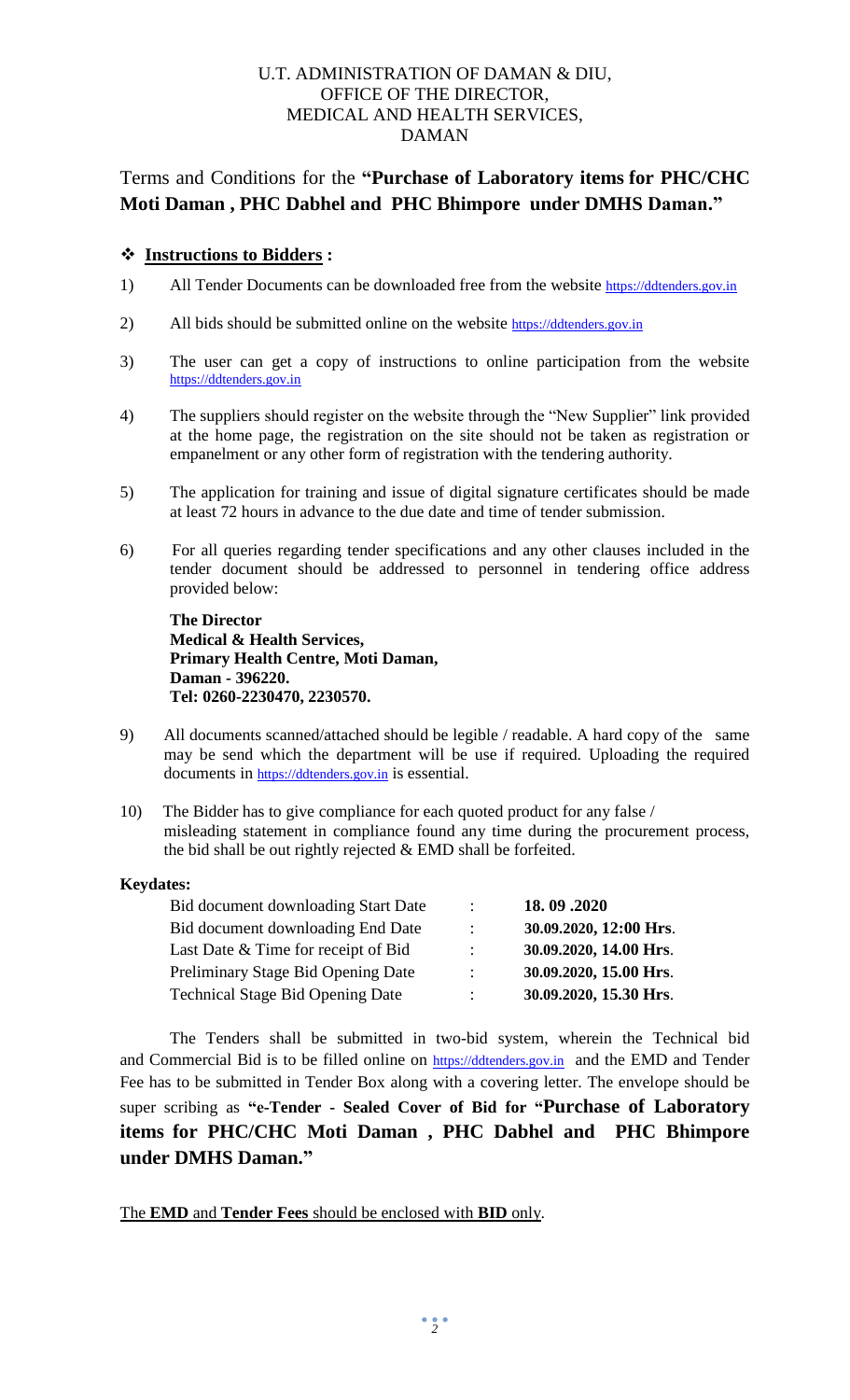#### **Tender Fees (Non-Refundable) Rs.2,000/-:**

- a. The Tender Fees should not be forwarded by cash.
- b. The Tender Fees (Non-Refundable) will be accepted only in form of DD/A/c payee in favor of **The Director of Medical & Health Services, Daman** from any Nationalized or Scheduled Bank of India payable in Daman.
- c. All tenders must be accompanied by Tender fees as specified in schedule otherwise tender will be rejected.

#### **Earnest Money Deposit Rs.38, 000/-**

- a. All tenders must be accompanied by EMD as specified in schedule otherwise tender will be rejected.
- b. The manufacturing units who are placed in Daman are exempted for Earnest Money Deposit. For getting exemption, tenderers have to furnish valid and certified documents along with the tender, otherwise tender will be rejected.
- c. EMD can be paid in either of the form of following:
	- i. A/c Payee Demand Draft
	- ii. Fixed Deposit Receipts

In favor of **The Director of Medical & Health Services, Daman**  from any Nationalized or Scheduled Bank authorized by RBI to undertake Government Business.

- d. EMD should be valid upto **12 (Twelve Months)** from the date of its issuance.
- e. EMD in any other forms will not be accepted.
- f. EMD/Security Deposit shall be liable to be forfeited in following circumstances:
	- i. Tender is rejected due to failure of supply the requisite documents in proper format or giving any misleading statement or submission of false affidavit or fabricated documents.
	- ii. In case, the contractor does not execute the supply order placed with him within stipulated time, the EMD of the contractor will be forfeited to the Government and the contract for the supply shall terminated with no further liabilities on either party to the contract.
	- iii. Tenderer fails to replace the goods declared to be not of standard quality or not conforming to acceptable standards or found to be decayed/spoilt.
- g. The amount of Earnest Money paid by the tenderer(s) whose tenders are not accepted will be refunded to them by Demand Draft (as may be convenient to the Tender Inviting Officer if the amount is above Rs.200/-) drawn on any Nationalized or Scheduled Bank payable at Daman. Where this mode of payment is not possible the amount will be refunded at the cost of the tenderer.
- h. Only on satisfactory completion of the supply order for and on payment of all bills of the contractor, as to be admitted for payment, the amount of Security Deposit/Earnest Money will be refunded after expiry of guarantee/warranty period, if any, or any such date/period as may be mutually agreed upon.
- i. In case of failure to supply the store, materials etc. ordered for, as per conditions and within the stipulated time, the name articles will be obtained from the tenderer who offered next higher rates or from any other sources, as may be decided by the tender inviting Officer and the loss to the Government on account of such purchases(s) shall be recovered from the former contractor Security Deposit/Earnest Money or bills payable. The contractor shall have no right to dispute with such procedure.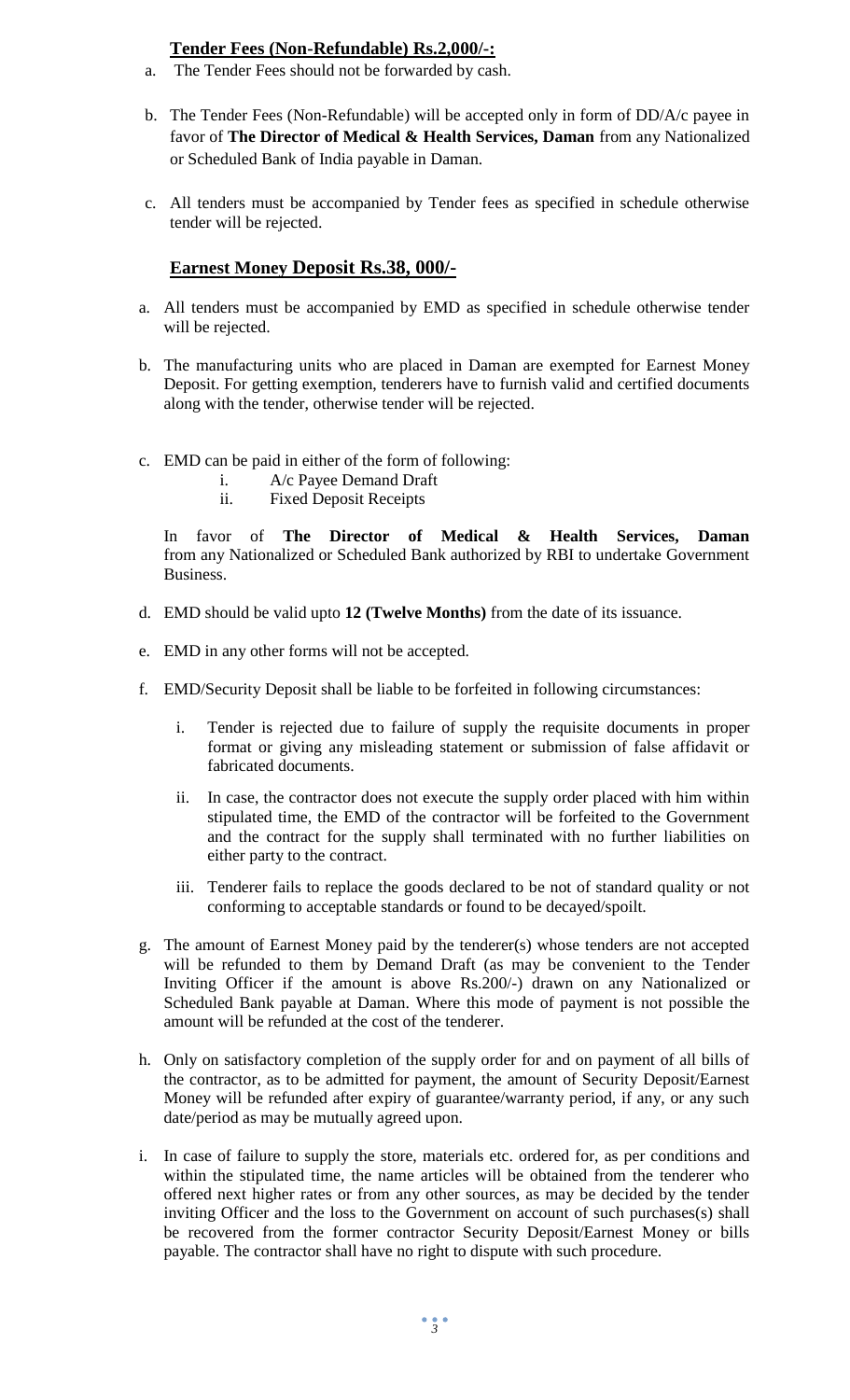j. The Earnest Money(s) paid by the tender(s) earlier against any tender(s) or supply order(s) is not adjustable with Earnest Money required by these conditions.

#### **Security Deposit: (SD)**

- a. The successful tenderer will have to pay within 10 days from the date of demand, an amount equal to 10% of the total value of articles, which may be ordered, as the amount of security deposit.
- b. Non-receipt of Security Deposit within stipulated time will result in automatic cancellation of the order for supply without any intimation.
- c. However, in case if any articles are received for which the Security Deposit may not have been deposited, the full Security Deposit as may be due from the contractor will be recovered from the bill(s) for such articles.
- d. The Security Deposit(s) paid by the tender(s) earlier against any tender(s) or supply order(s) is not adjustable with Security Deposit required by these conditions.
- e. In case of failure to replace the accepted and rejected articles from the supplies made, as mentioned in the conditions the loss undergone by the Government will be recovered from the contractor Security Deposit or payment due of any bill(s) to the extend required.
- f. The tender inviting officer will consider extension of time for remitting the Security Deposit as demanded. However, in case of denial to consider such extension the contractor is bound to abide by the limit given and liable to make good for the loss made to the Government on account of his failure to abide by the time limit.

#### **Conditions of Contract:**

#### **1. ACCEPTANCE OF TENDER:**

- a. The tender is liable for rejection due to any of the reasons mentioned below:
	- i. Non-Submission of tender within stipulated time online.
	- ii. Submission of tender physically in the Office but not submitted online on [https://ddtenders.gov.in](https://ddtenders.gov.in/)
	- iii. Tender is unsigned or not initialed on each page or with unauthenticated corrections.
	- iv. Non-payment of Earnest Money Deposit (if not exempted).
	- v. Non-Submission of required documents as mentioned in schedule.
	- vi. Conditional/vague offers.
	- vii. Unsatisfactory past performance of the tenderer.
	- viii. Items with major changes/deviations in specifications/ standard/ grade/ packing/ quality offered.
	- ix. Offering an accessory optional even though required to operate the instrument.
	- x. Submission of misleading/contradictory/false statement or information and fabricated/ invalid documents.
	- xi. Tenders not filled up properly.
- b. Any discount which the bidder wants to give has to be considered and total final bid amount has to be mentioned clearly in the price bid form on [https://ddtenders.gov.in](https://ddtenders.gov.in/)
- c. Discount offered after price bid opening will not be considered.
- d. The consolidated rates entered in the online website will be taken in to account for preparing price statements. However, the tender which is found technically acceptable as well as lowest in terms of evaluated rates only be considered for placing the order.
- e. The Director, Medical and Health Services may seek any clarifications / explanation / documentary evidence related to offer at any stage from tenderers if required.
- f. The rate should be quoted in the prescribed form given by the department; **the rate should be valid up to One Year from the date of tenderization**.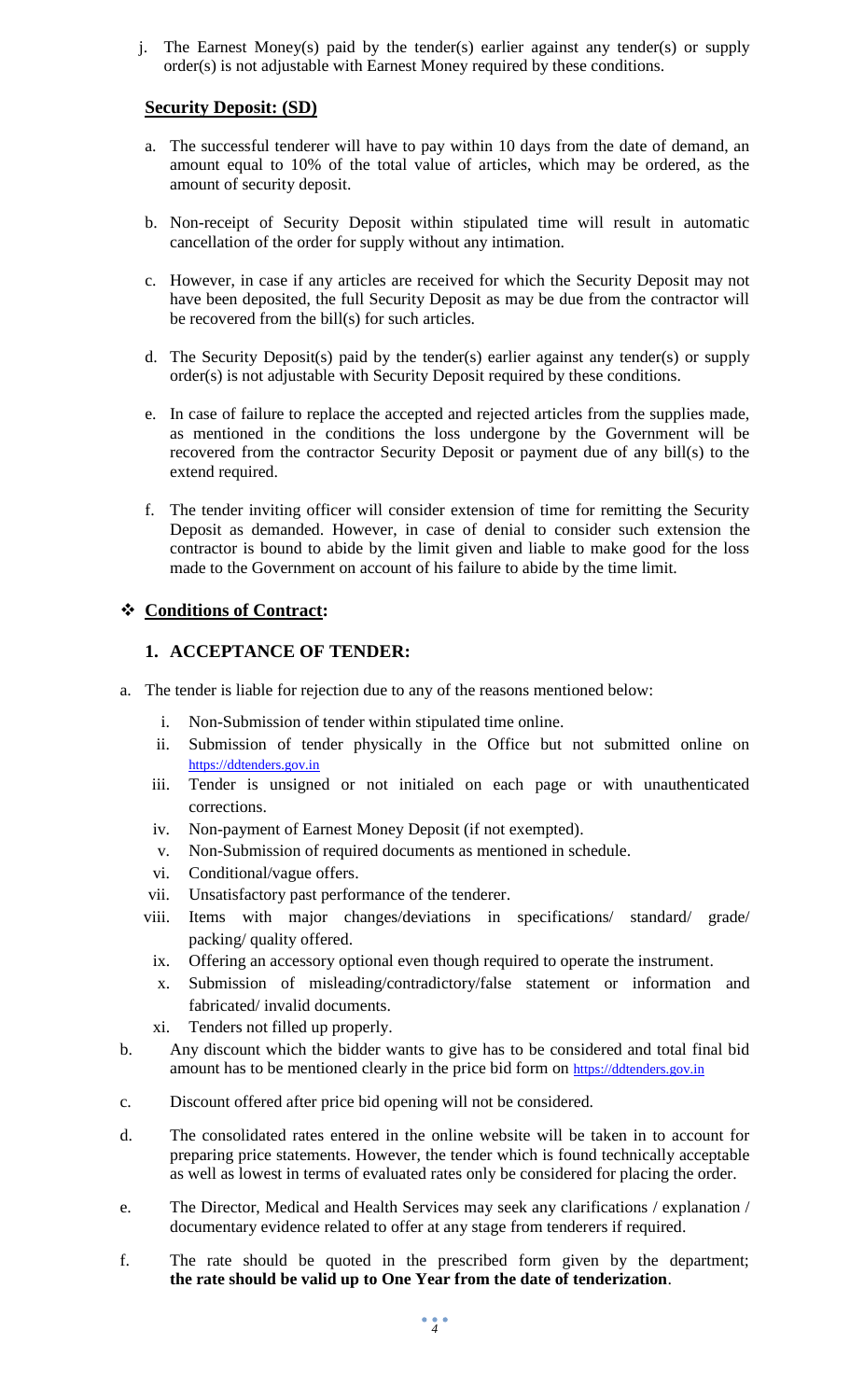- g. All/Taxes/Duties/Royalties Charges payable on the sales/transport etc. within and/or outside the state shall be payable by the supplier.
- h. The decision of the Tender Inviting Officer for acceptance/rejection of any articles supplied including the decision for equivalent specifications, standard and quality etc. of articles shall be final.
- i. The right to accept or reject without assigning any reasons or all tenders in part or whole is reserved with the Tender Inviting Officer and his decision(s) on all matters relating to acceptance or rejection of the tenders as a whole or in part will be final and binding to all.
- j. No separate agreement will be required to be signed by the successful tender(s) for the purpose of this contract for supply. Rates tendered/offered in response to the concerned Tender Notice shall be considered as acceptance of all above terms and conditions for supply for all legal purpose.
- k. The rate(s) quoted should be strictly for free delivery at FOR CHC/PHC Moti Daman and Govt Hospital Daman and will be valid and operative for supply orders issued within one year from the date of invitation of tenders.
- l. The department shall not take any responsibility of unloading the goods; the successful bidder has to make arrangements for unloading at the site.
- m. Bidder / its sister concerns / companies where its Promoters / Directors either directly or indirectly are involved, should not have ever been blacklisted in tender / supplies by any state/Central Govt . Bidder should submit affidavit in this regard. The bidder should provide accurate information of litigation or arbitration resulting from contracts completed or under execution by him over the last ten years. False affidavit would lead to blacklisting and termination of the contract at any stage. In such cases all the losses that will arise out of this issue will be recovered from the Tenderer / Contractor and he will not have any defence for the same. In case of bidder / principal is involved / penalized under any investigation of CVC or any State/Central Govt. Commission in relation to the similar work project issue; the bid will be out rightly rejected.
- n. The tendered quantity is tentative and the actual purchase can be 20% Less or More than the quantity put to tender for all items and the tenderer is bond to supply such requirement without any demur.
- o. **The Bidder has to supply the Laboratory Items within 7 days for receipt of purchase order.**

#### **2. TERMS OF WORK EXECUTION:**

- a. Extension of time limit of work order shall be considered by the Tender Inviting Officer. The extension so granted may be without levy of compensation for delay in execution of work the cost of work order for at the discretion of the authority competent to grant extension of time limit provided such request is made well in time, depending upon the circumstances and such decision in the matter will be final.
- b. Inspection will be carried out in the premises of DMHS. If goods to be inspected in factory premises all expenditure to be borne by the Tenderer.

#### **3. Bid Evaluation Methodology :**

A. **Preliminary Evaluation**: Tender Fee and EMD Submission.

#### B. **Technical Evaluation:**

- Scrutiny of technical specifications and other relevant documents as asked by the department with the quoted specification.
- Scrutiny of Compliance Statement given by the bidder.
- Technical Demonstration if required.
- C. **Financial Evaluation**: Lowest quoted offered by Technically Qualified Bidders

## **4. PAYMENT TERMS :**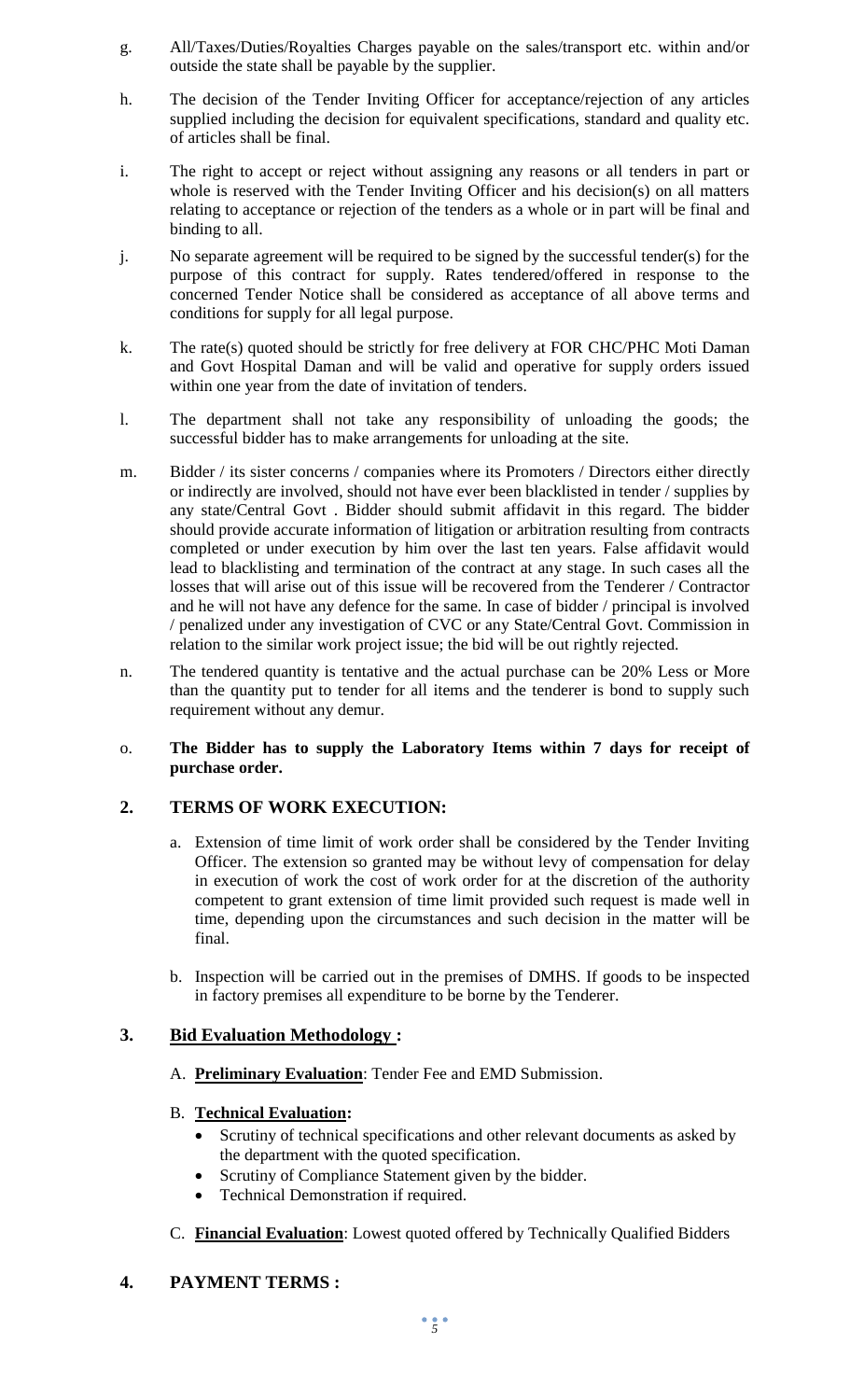- a. 100% of the invoice amount will be paid only after competition of work successfully and submission of Security deposit i.e. 10% of the tender value.
- b. Price escalation clause will not be entertained under any circumstances.
- c. All bills should be in **TRIPLICATE** and should invariably mention the number and date of work order.
- d. All bills for amount above  $\overline{\xi}$ .5,000/- should be pre-receipted on a Revenue Stamp of proper value. Bills for amount exceeding  $\overline{5,5,000}$  not pre-receipted on Revenue Stamp of proper value will not be accepted for payment.
- e. Each bill in which Service Tax is charged must contain the following certificates on the body of the bill: **"CERTIFIED"** that the service on which Service Tax has been charged have not been exempted under the Central Service Tax Act or the

Rules made there under and the amount charged on account of Service Tax on these service is not more than what is payable under the provisions of relevant Act or Rules made there under".

- f. No extra charge for transportation, forwarding and insurance etc. will be paid on the rates quoted.
- g. The rates should be quoted only for the work specified in the list of requirements.

Signature of Agency With Rubber Stamp

> Sd/- **Dr. V.K. Das Director** Medical & Health Services Daman & Diu "Tel.No.0260-2230470, 2230570"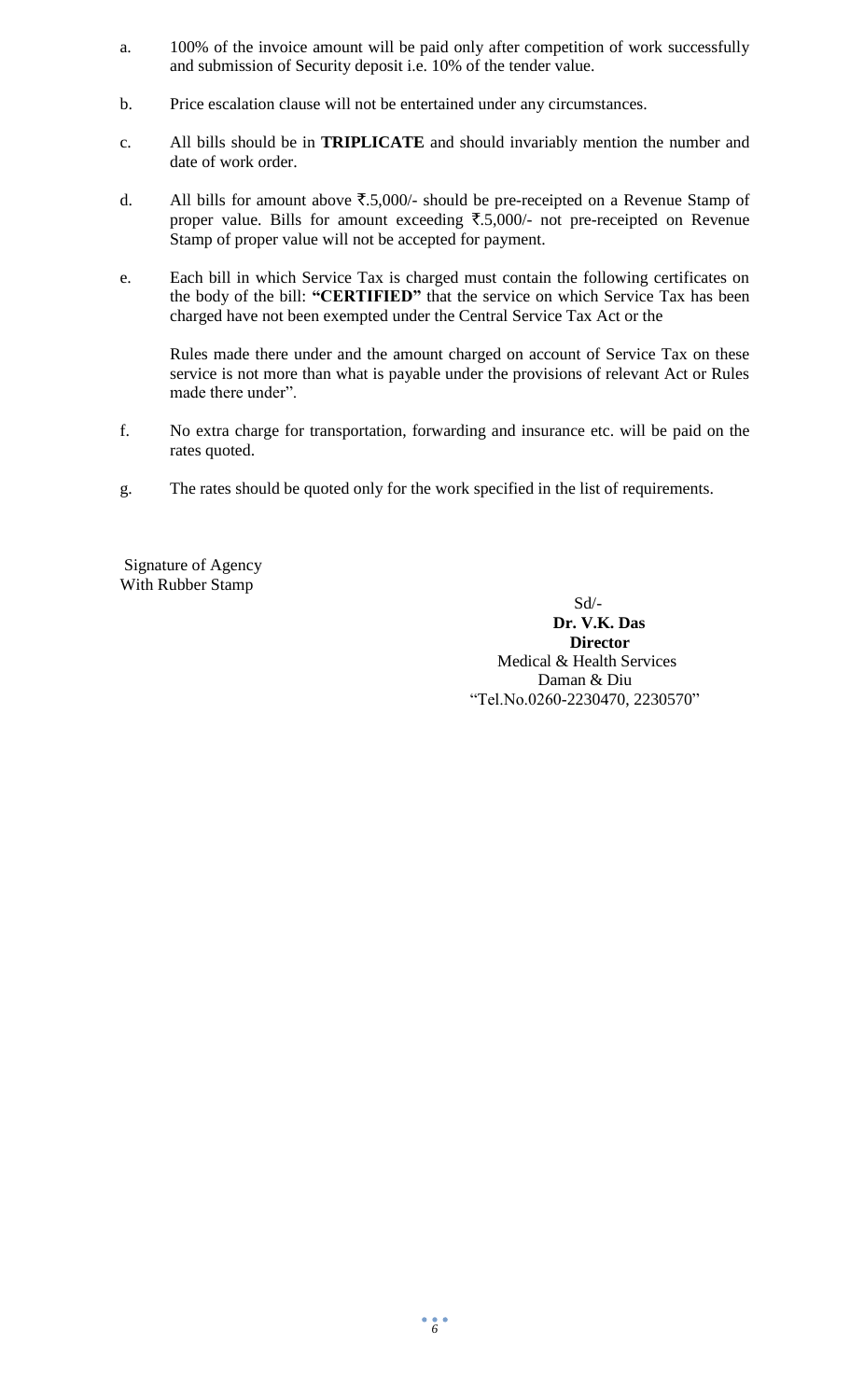# **ANNEXURE- A**

(to be submitted on the letter head of the company/firm)

I hereby certify that the firm has not been ever blacklisted by any Central / State Government / Public Undertaking / Institution on any account.

I also certify that the above information is true and correct in and every respect and in any case at a later date it is found that any details provided above are incorrect, any contract given to the firm may be summarily terminated and the firm will be blacklisted.

I also certify that firm will supply the items as per specification given by institution and also abide all the terms and conditions stipulated in tender.

Date: Place:

> Name Business Address Signature Bidder Seal of Bidder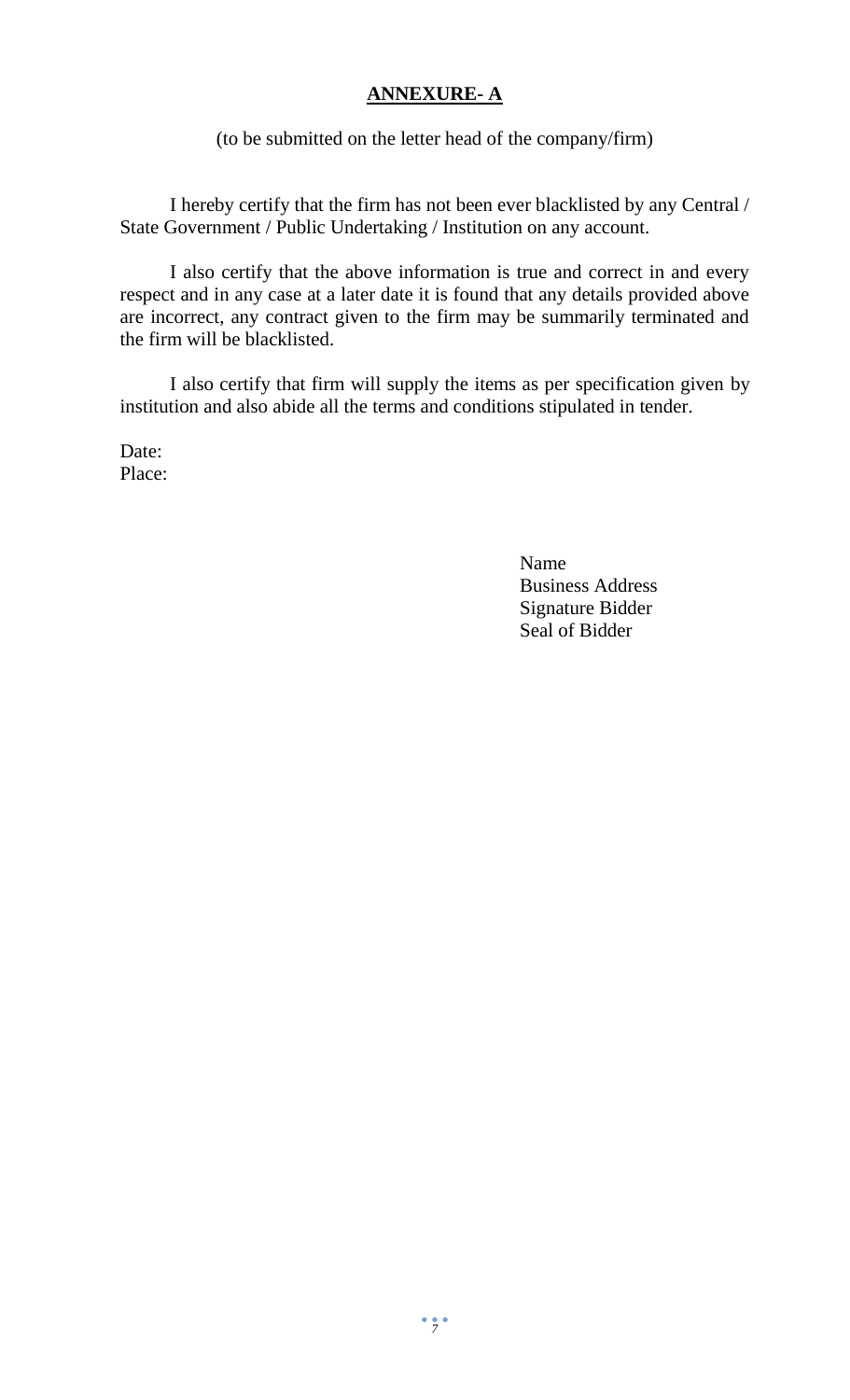#### **ANNEXURE- B**

| Sr.<br>No.     | <b>Document / Certificate</b>                                                                                                     | <b>Uploaded &amp;</b><br><b>Enclosed</b> | At<br>Page No. |
|----------------|-----------------------------------------------------------------------------------------------------------------------------------|------------------------------------------|----------------|
| $\mathbf{A}$ . | <b>General Documents:</b>                                                                                                         |                                          |                |
| 01.            | <b>Tender Fees</b>                                                                                                                | Yes / No                                 |                |
| 02.            | <b>EMD</b>                                                                                                                        | Yes / No                                 |                |
| 03.            | PAN No.                                                                                                                           | Yes / No                                 |                |
| 04.            | GST No.                                                                                                                           | Yes / No                                 |                |
| 05.            | License in field of supply.                                                                                                       | Yes/No                                   |                |
| 06.            | Scan copy of Terms and Conditions of the tender<br>documents duly Stamped and Signed on each page.                                | Yes / No                                 |                |
| 07.            | Scan copy of Schedule of Documents correctly filled<br>with Stamped and Signed on each page. (Scope of<br>Work)                   | Yes / No                                 |                |
| 08.            | Annual Turnover Certificate for Last 3 Years duly<br>stamped and signed by CA.                                                    | Yes / No                                 |                |
| 09.            | / Undertaking Mentioning in<br>Letter<br>Reputed<br>Manufacturer / Authorized Distributors/ Suppliers of<br>the items prescribed. | Yes / No                                 |                |

#### **SCHEDULE OF DOCUMENTS ATTACHED**

It is verified that all the certificates / permissions / documents are valid and current as on date and have not been withdrawn/cancelled by the issuing authority. It is further verified that the representants at above, declaration part as per the format prescribed by the Administration and it is clearly and distinctly understood by me/us that the tender is liable to be rejected if on scrutiny and of these certificates is found to be not as per the prescribed format of Administration.

I/We further undertake to produce on demand the original certificate / permission / document for verification at any stage during the processing of the tender.

Date:

Place:

Sign & Stamp of tenderer.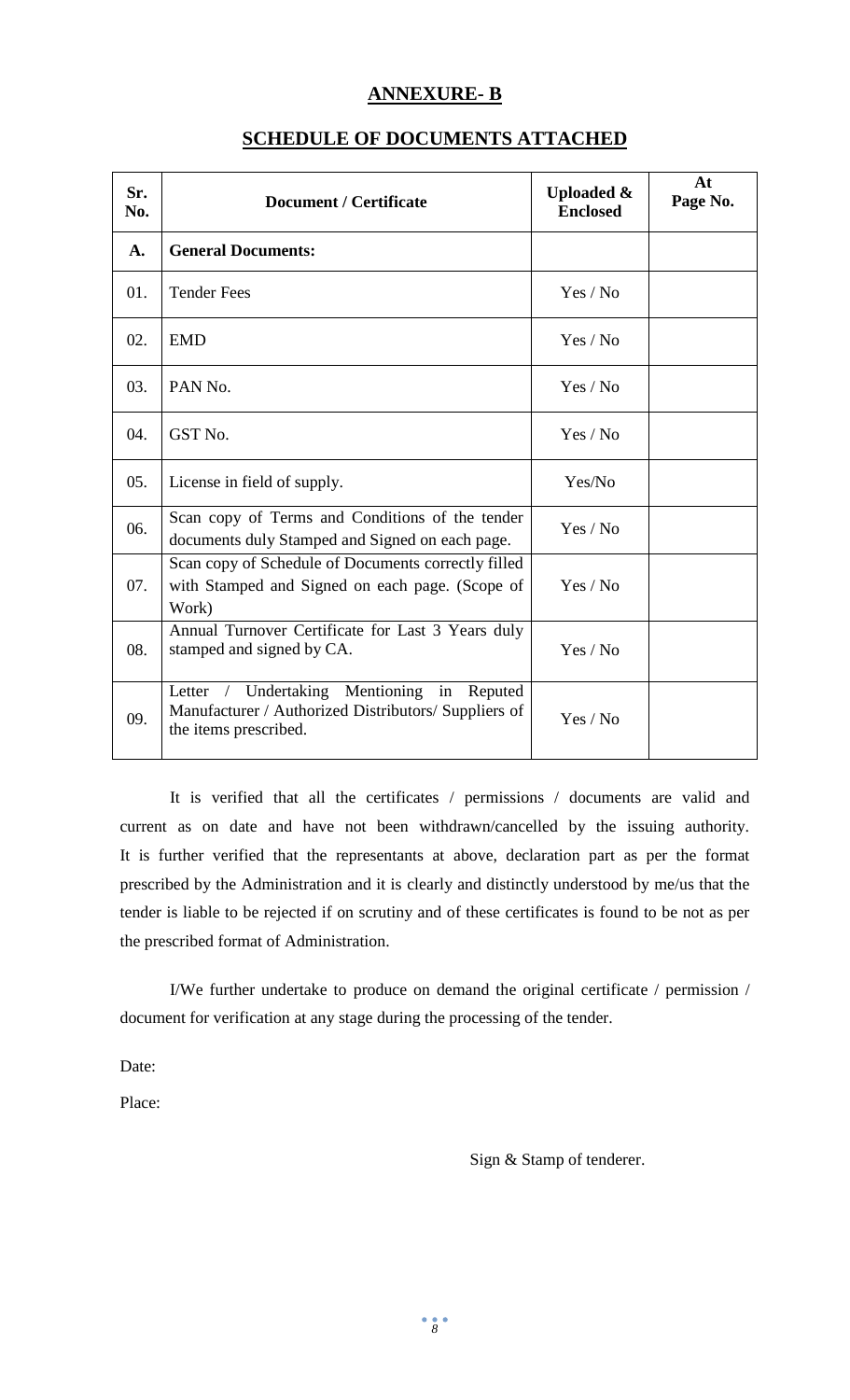# **Scope of Work :**

## **Schedule of Specifications and Allied Technical Details:**

# **Purchase of Laboratory for PHC/CHC Moti Daman , PHC Dabhel and PHC Bhimpore under Directorate of Medical & Public Health Department, Daman.**

| Sr.<br>No.     | <b>Particulars</b>                                          | MFG Co.                             | Unit           | <b>Qty Reqd</b> | <b>Company Offered</b> |
|----------------|-------------------------------------------------------------|-------------------------------------|----------------|-----------------|------------------------|
| $\mathbf{1}$   | CRP 1x50 Test                                               | Tulip, Meril, Span or<br>Equivalent | 1 Kit          | 34              |                        |
| $\overline{c}$ | <b>Barium Cholride Solution</b><br>500ml                    | Beacon, Biolab or<br>Equivalent     | 1 Nos          | 6               |                        |
| 3              | HBSAG (1 test)                                              | Meril or Equivalent                 | 1 test         | 4100            |                        |
| $\overline{4}$ | K-3 EDTA Tube 2ml Size<br>12x75 mm with Rubber Cap          | Unilab, BTL or<br>Equivalent        | 1 No.          | 20000           |                        |
| 5              | Tissue paper roll size 10 cm<br>weight 90 gms               | <b>Standard Company</b>             | 1 No.          | 75              |                        |
| 6              | Stomatolyzer (Compatible<br>With Sysmex XP100)              | Transasia or<br>Equivalent          | 1 <sub>m</sub> | 27500           |                        |
| 7              | Cell Pack (Compatible With<br>Sysmex XP100)                 | Transasia or<br>Equivalent          | 1 Litre        | 1200            |                        |
| $8\,$          | Cell Clean (Compatible With<br>Sysmex XP100)                | Transasia or<br>Equivalent          | 1 ml.          | 850             |                        |
| 9              | Bilirubin Total (6x44ml,<br>3x22ml                          | Transasia or<br>Equivalent          | 1Kit           | 9               |                        |
| 10             | Bilirubin Direct (6x44ml,<br>3x22ml)                        | Transasia or<br>Equivalent          | 1Kit           | 10              |                        |
| 11             | Creatinine (5x44ml, 5x11ml)                                 | Transasia or<br>Equivalent          | 1Kit           | $\overline{7}$  |                        |
| 12             | SGOT (4x34ml, 4x17ml)                                       | Transasia or<br>Equivalent          | 1Kit           | 11              |                        |
| 13             | SGPT (4x34ml, 4x17ml)                                       | Transasia or<br>Equivalent          | 1Kit           | 11              |                        |
| 14             | ERBA XL Glucose (10x44ml)                                   | Transasia or<br>Equivalent          | 1Kit           | $\overline{2}$  |                        |
| 15             | Triglycerides (5x44ml, 5x11ml)                              | Transasia or<br>Equivalent          | 1Kit           | $\overline{2}$  |                        |
| 16             | Cholesterol (5X11ml)                                        | Transasia or<br>Equivalent          | 1Kit           | $\mathbf{1}$    |                        |
| 17             | Urea (5x44ml, 5x11ml)                                       | Transasia or<br>Equivalent          | 1Kit           | 9               |                        |
| 18             | Erba XL Wash (4x100ml)                                      | Transasia or<br>Equivalent          | 1Kit           | 12              |                        |
| 19             | Multical (4x3ml)                                            | Transasia or<br>Equivalent          | 1Kit           | $\overline{7}$  |                        |
| 20             | Sera Anti A, Anti B, Anti D 10 ml<br>vial each with dropper | Diagost (France)or<br>Equivalent    | 1 set          | 46              |                        |
| 21             | G6PD Auto kit                                               | Labcare or Equivalent               | 1 test         | $1\,$           |                        |
| 22             | Malaria strip (P.V & P.F)                                   | Labcare or Equivalent               | 1 card         | 200             |                        |
| 23             | Sodium Hypochlorite Soln 10%                                | Astrone or Equivalent               | 1 litre        | 1300            |                        |